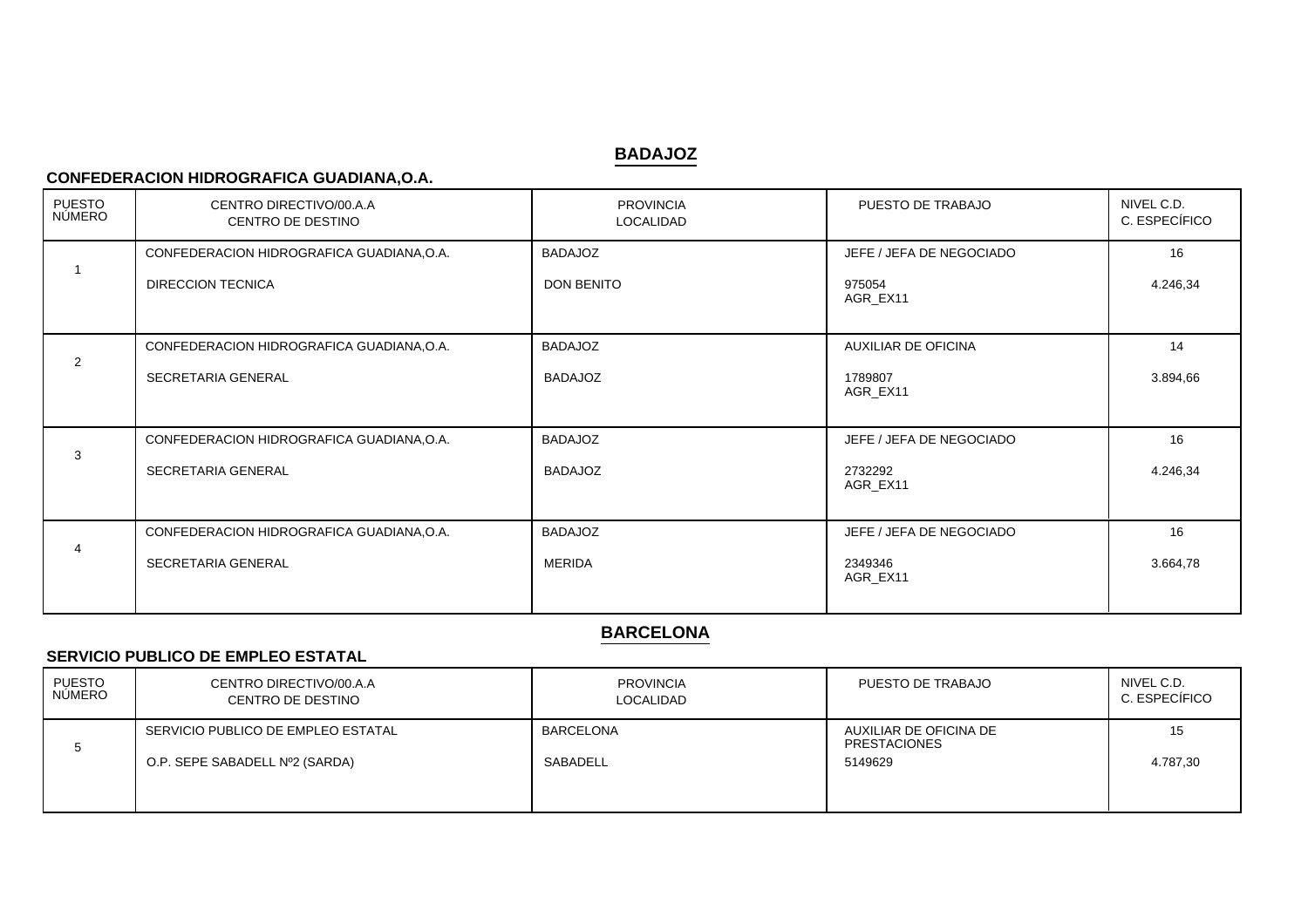# **CANTABRIA**

#### **MINISTERIO DE TRANSPORT., MOV.Y AG. URB.**

| PUESTO<br>  NÚMERO | CENTRO DIRECTIVO/00.A.A<br>CENTRO DE DESTINO | <b>PROVINCIA</b><br><b>LOCALIDAD</b> | PUESTO DE TRABAJO        | NIVEL C.D.<br>C. ESPECÍFICO |
|--------------------|----------------------------------------------|--------------------------------------|--------------------------|-----------------------------|
|                    | DEMARCACIONES DE CARRETERAS                  | CANTABRIA                            | JEFE / JEFA DE NEGOCIADO | 16                          |
| 6                  | DEMARCACION CANTABRIA, SANTANDER             | SANTANDER                            | 1831104<br>AGR EX11      | 4.246,34                    |

# **CORDOBA**

### **CONFEDERACION HIDROGR.GUADALQUIVIR, O.A.**

| PUESTO<br>NÚMERO | CENTRO DIRECTIVO/00.A.A<br>CENTRO DE DESTINO | <b>PROVINCIA</b><br>LOCALIDAD | PUESTO DE TRABAJO        | NIVEL C.D.<br>C. ESPECÍFICO |
|------------------|----------------------------------------------|-------------------------------|--------------------------|-----------------------------|
|                  | CONFEDERACION HIDROGR.GUADALQUIVIR, O.A.     | <b>CORDOBA</b>                | JEFE / JEFA DE NEGOCIADO | 14                          |
|                  | SECRETARIA GENERAL                           | <b>CORDOBA</b>                | 5271543<br>AGR EX11      | 3.382,82                    |

# **GIPUZKOA**

#### **MINISTERIO DE TRANSPORT., MOV.Y AG. URB.**

| PUESTO<br>NÚMERO | CENTRO DIRECTIVO/00.A.A<br>CENTRO DE DESTINO | <b>PROVINCIA</b><br><b>LOCALIDAD</b> | PUESTO DE TRABAJO        | NIVEL C.D.<br>C. ESPECÍFICO |
|------------------|----------------------------------------------|--------------------------------------|--------------------------|-----------------------------|
|                  | SERVICIOS PERIFERICOS MARINA MERCANTE        | <b>GIPUZKOA</b>                      | JEFE / JEFA DE NEGOCIADO | 16                          |
| 8                | CAPITANIA MARITIMA DE PASAIA                 | PASAIA                               | 3927541<br>AGR EX11      | 3.664,78                    |

# **GIRONA**

#### **MINISTERIO TRANSICION EC. Y RETO DEMOGR.**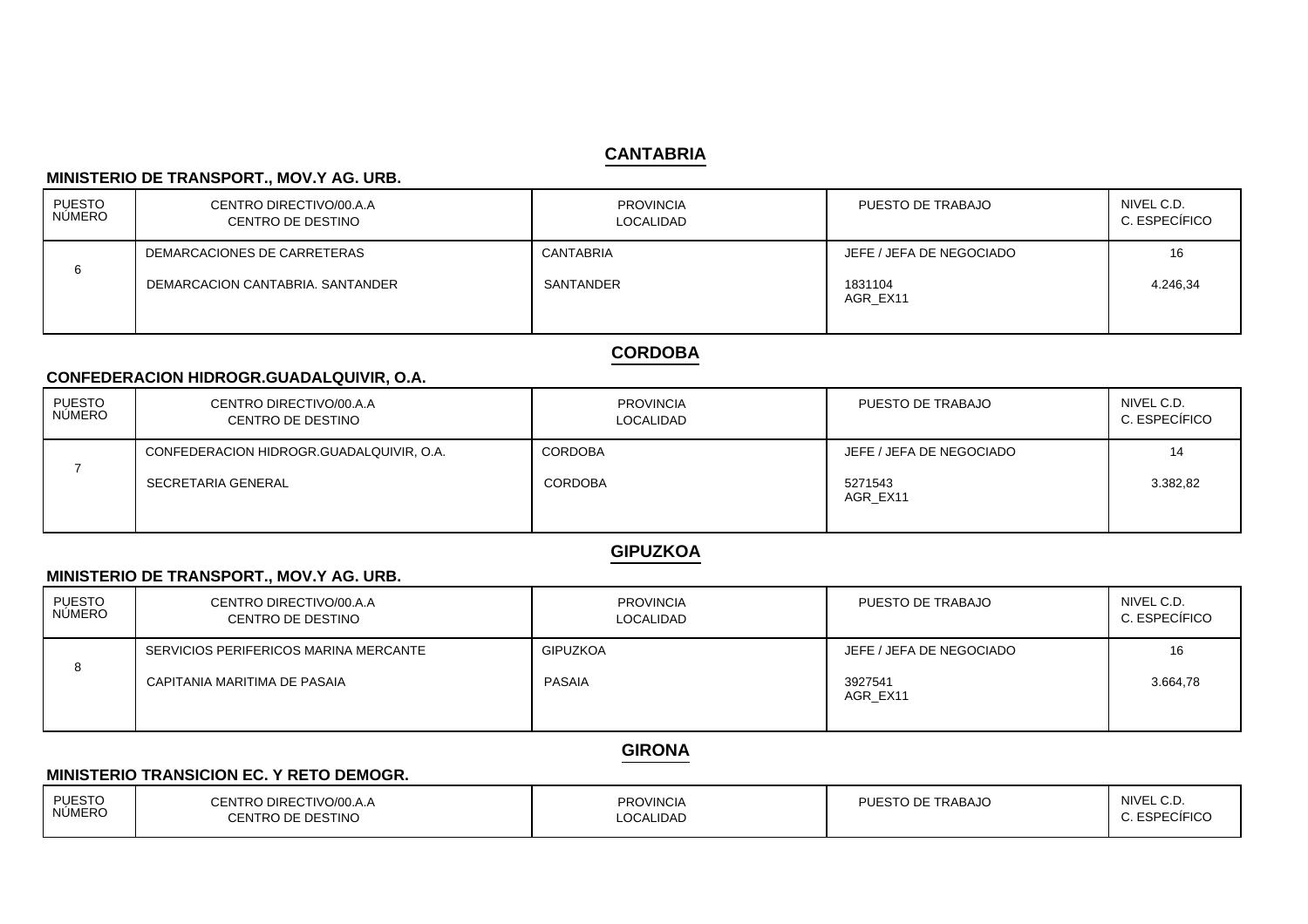| DEMARCACIONES Y SERVICIOS DE COSTAS   | <b>GIRONA</b> | AUXILIAR DE OFICINA |          |
|---------------------------------------|---------------|---------------------|----------|
| SERVICIO PROVINCIAL DE COSTAS, GIRONA | <b>GIRONA</b> | 5496005<br>AGR EX11 | 4.246,34 |

#### **GRANADA**

#### **MINISTERIO TRANSICION EC. Y RETO DEMOGR.**

| <b>PUESTO</b><br><b>NÚMERO</b> | CENTRO DIRECTIVO/00.A.A<br>CENTRO DE DESTINO | <b>PROVINCIA</b><br><b>LOCALIDAD</b> | PUESTO DE TRABAJO        | NIVEL C.D.<br>C. ESPECÍFICO |
|--------------------------------|----------------------------------------------|--------------------------------------|--------------------------|-----------------------------|
|                                | DEMARCACIONES Y SERVICIOS DE COSTAS          | GRANADA                              | JEFE / JEFA DE NEGOCIADO | 16                          |
| 10                             | SERVICIO PROVINCIAL DE COSTAS DE GRANADA     | GRANADA                              | 5271594<br>AGR EX11      | 4.246,34                    |

## **ILLES BALEARS**

#### **MINISTERIO DE TRANSPORT., MOV.Y AG. URB.**

| PUESTO<br>NÚMERO | CENTRO DIRECTIVO/00.A.A<br>CENTRO DE DESTINO | <b>PROVINCIA</b><br><b>LOCALIDAD</b> | PUESTO DE TRABAJO        | NIVEL C.D.<br>C. ESPECÍFICO |
|------------------|----------------------------------------------|--------------------------------------|--------------------------|-----------------------------|
|                  | SERVICIOS PERIFERICOS MARINA MERCANTE        | <b>ILLES BALEARS</b>                 | JEFE / JEFA DE NEGOCIADO | 16                          |
| 11               | CAPITANIA MARITIMA DE EIVISSA/FORMENTERA     | <b>EIVISSA</b>                       | 3695719<br>AGR EX11      | 3.664,78                    |

**JAEN**

# **CONFEDERACION HIDROGR.GUADALQUIVIR, O.A.**

| <b>PUESTO</b><br><b>NUMERO</b> | CENTRO DIRECTIVO/00.A.A<br>CENTRO DE DESTINO | <b>PROVINCIA</b><br><b>LOCALIDAD</b> | PUESTO DE TRABAJO        | NIVEL C.D.<br>C. ESPECÍFICO |
|--------------------------------|----------------------------------------------|--------------------------------------|--------------------------|-----------------------------|
|                                | CONFEDERACION HIDROGR.GUADALQUIVIR, O.A.     | JAEN                                 | JEFE / JEFA DE NEGOCIADO | 16                          |
| 12                             | <b>COMISARIA DE AGUAS</b>                    | <b>JAEN</b>                          | 2539803<br>AGR EX11      | 4.246,34                    |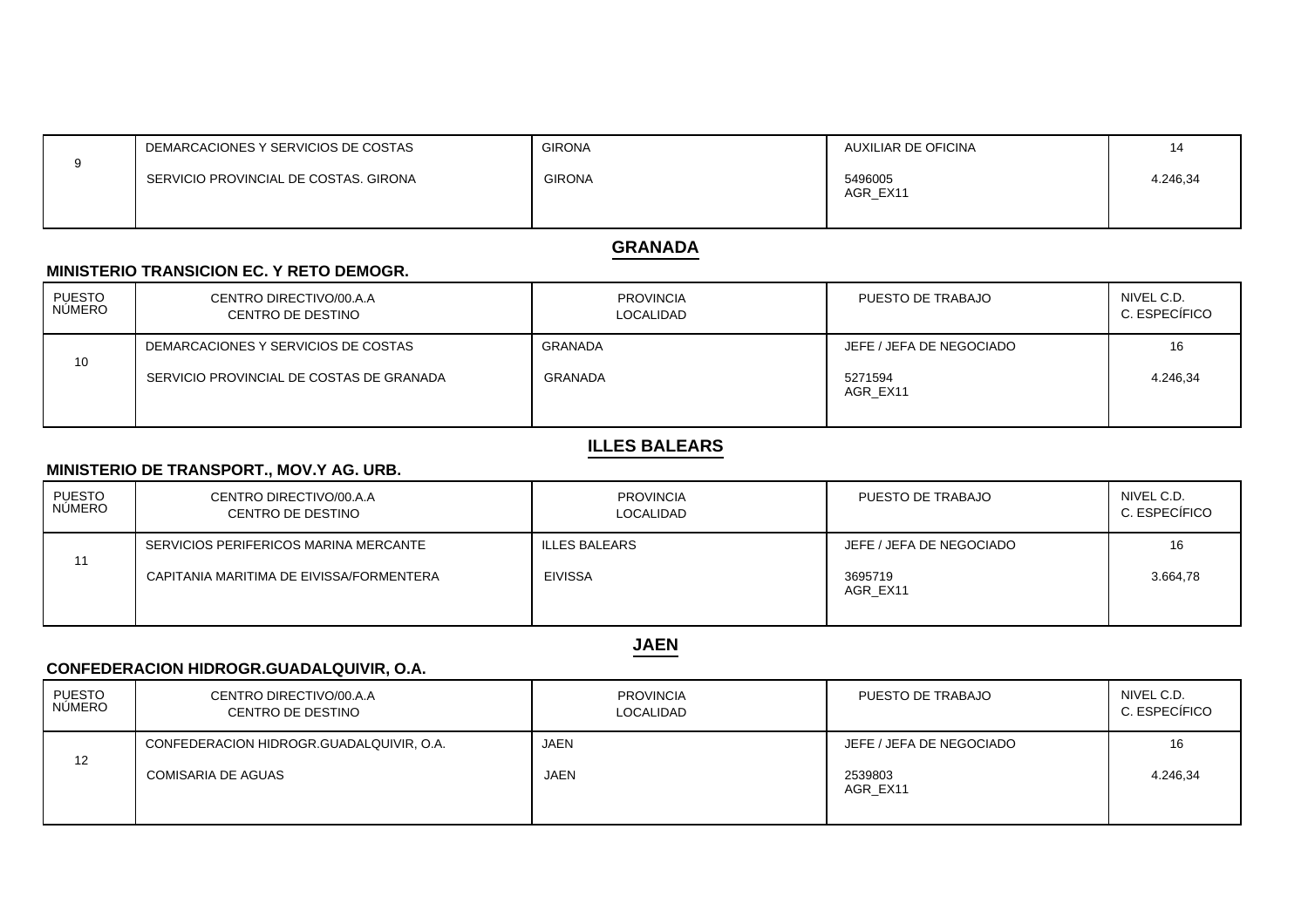### **MADRID**

#### **CONSEJO SUP.INVESTIG.CIENTIFICAS - CSIC**

| PUESTO<br>NÚMERO | CENTRO DIRECTIVO/00.A.A<br>CENTRO DE DESTINO | <b>PROVINCIA</b><br>LOCALIDAD  | PUESTO DE TRABAJO                          | NIVEL C.D.<br>C. ESPECÍFICO |
|------------------|----------------------------------------------|--------------------------------|--------------------------------------------|-----------------------------|
| 13               | INSTITUTO DE OPTICA DAZA DE VALDES           | <b>MADRID</b><br><b>MADRID</b> | AUXILIAR DE OFICINA<br>2406572<br>AGR_EX11 | 14<br>3.382,82              |

### **MINISTERIO DE DERECHOS SOC.Y AGENDA 2030**

| <b>PUESTO</b> | CENTRO DIRECTIVO/00.A.A                  | <b>PROVINCIA</b> | PUESTO DE TRABAJO        | NIVEL C.D.    |
|---------------|------------------------------------------|------------------|--------------------------|---------------|
| NÚMERO        | CENTRO DE DESTINO                        | LOCALIDAD        |                          | C. ESPECÍFICO |
| 14            | D.G. DE DIVERSIDAD FAMILIAR Y SERV. SOC. | <b>MADRID</b>    | JEFE / JEFA DE NEGOCIADO | 16            |
|               | S.G. DE PROGRAMAS SOCIALES               | MADRID           | 2757950                  | 3.664,78      |
| 15            | D.G. DE DIVERSIDAD FAMILIAR Y SERV. SOC. | <b>MADRID</b>    | JEFE / JEFA DE NEGOCIADO | 16            |
|               | S.G. DE PROGRAMAS SOCIALES               | <b>MADRID</b>    | 4685869                  | 3.664,78      |

#### **MINISTERIO DE HACIENDA**

| PUESTO<br>NÚMERO | CENTRO DIRECTIVO/00.A.A<br>CENTRO DE DESTINO | <b>PROVINCIA</b><br><b>LOCALIDAD</b> | PUESTO DE TRABAJO        | NIVEL C.D.<br>C. ESPECÍFICO |
|------------------|----------------------------------------------|--------------------------------------|--------------------------|-----------------------------|
|                  | D.G. DEL CATASTRO                            | <b>MADRID</b>                        | JEFE / JEFA DE NEGOCIADO | 16                          |
| 16               | UNIDAD DE APOYO                              | <b>MADRID</b>                        | 3383024<br>AGR EX11      | 3.664,78                    |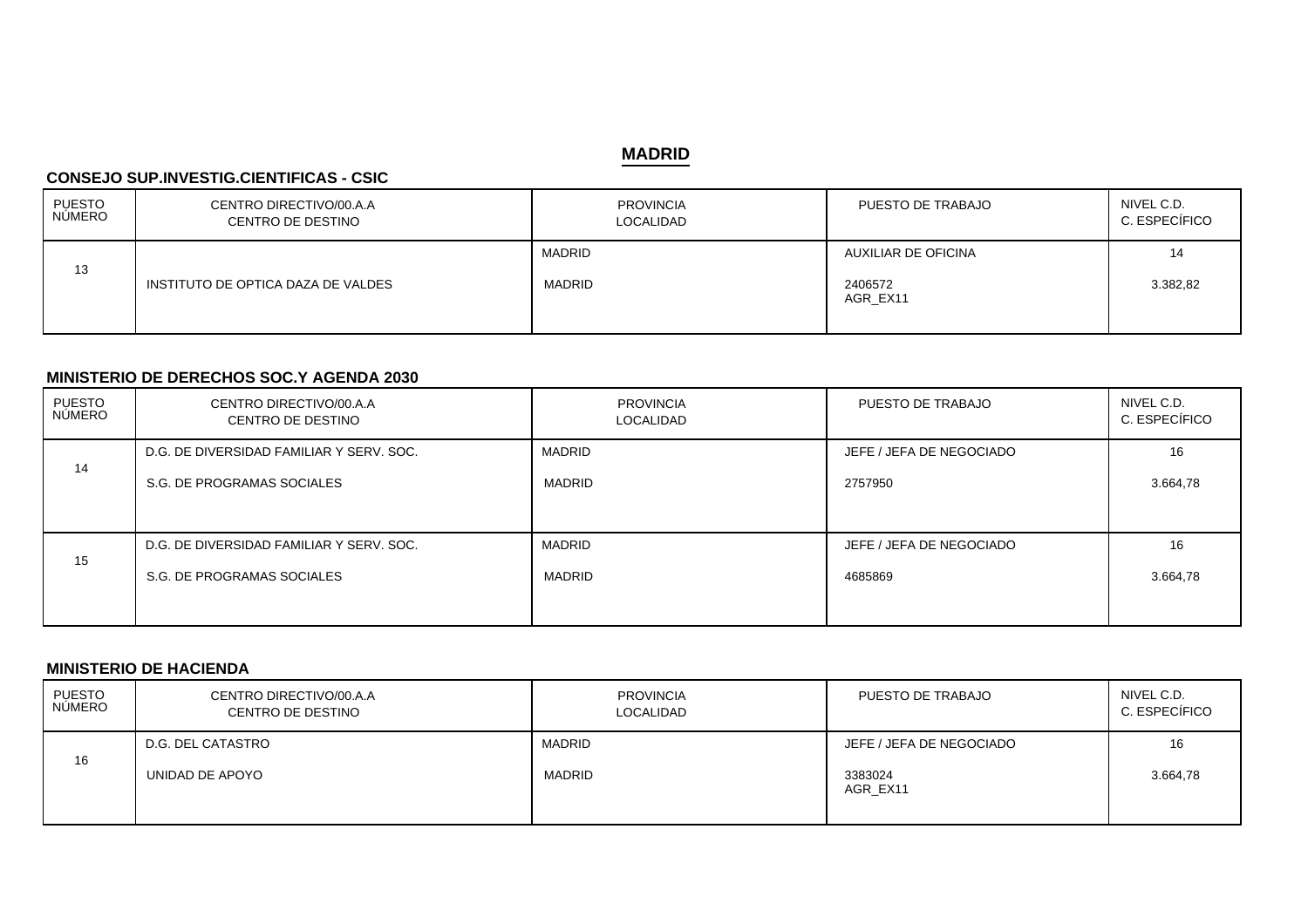|    | INTERVENCION GRAL.ADMON. DEL ESTADO | <b>MADRID</b> | JEFE / JEFA DE NEGOCIADO | 16       |
|----|-------------------------------------|---------------|--------------------------|----------|
| 17 | UNIDAD DE APOYO                     | <b>MADRID</b> | 1299262<br>AGR EX11      | 3.664,78 |
| 18 | SECRETARIA GENERAL TECNICA          | <b>MADRID</b> | JEFE / JEFA DE NEGOCIADO | 16       |
|    | UNIDAD DE APOYO                     | MADRID        | 4689877<br>AGR EX11      | 3.664,78 |
| 19 | TRIBUNAL ECONOMICO-ADMTVO.CENTRAL   | <b>MADRID</b> | JEFE / JEFA DE NEGOCIADO | 16       |
|    | SECRETARIA GENERAL                  | MADRID        | 1780100<br>AGR EX11      | 3.664,78 |

# **MINISTERIO DE INDUST.,COMERCIO Y TURISMO**

| PUESTO<br>NÚMERO | CENTRO DIRECTIVO/00.A.A<br>CENTRO DE DESTINO | <b>PROVINCIA</b><br>LOCALIDAD | PUESTO DE TRABAJO          | NIVEL C.D.<br>C. ESPECÍFICO |
|------------------|----------------------------------------------|-------------------------------|----------------------------|-----------------------------|
| 20               | D.G. DE COMERCIO INTERNAC. E INVERSIONES     | <b>MADRID</b>                 | JEFE / JEFA DE NEGOCIADO   | 16                          |
|                  | S.G. DE IBEROAMERICA Y AMERICA DEL NORTE     | <b>MADRID</b>                 | 4491905                    | 3.664,78                    |
|                  |                                              |                               |                            |                             |
| 21               | D.G. DE COMERCIO INTERNAC. E INVERSIONES     | <b>MADRID</b>                 | JEFE / JEFA DE NEGOCIADO   | 16                          |
|                  | S.G. DE INVERSIONES EXTERIORES               | <b>MADRID</b>                 | 2126382                    | 4.246,34                    |
|                  |                                              |                               |                            |                             |
| 22               | D.G. DE COMERCIO INTERNAC. E INVERSIONES     | <b>MADRID</b>                 | AYUDANTE DE ADMINISTRACION | 15                          |
|                  | S.G. OFIC.ECON.Y COM.EN EXT. Y RED T. C.     | <b>MADRID</b>                 | 1919078                    | 3.894,66                    |
|                  |                                              |                               |                            |                             |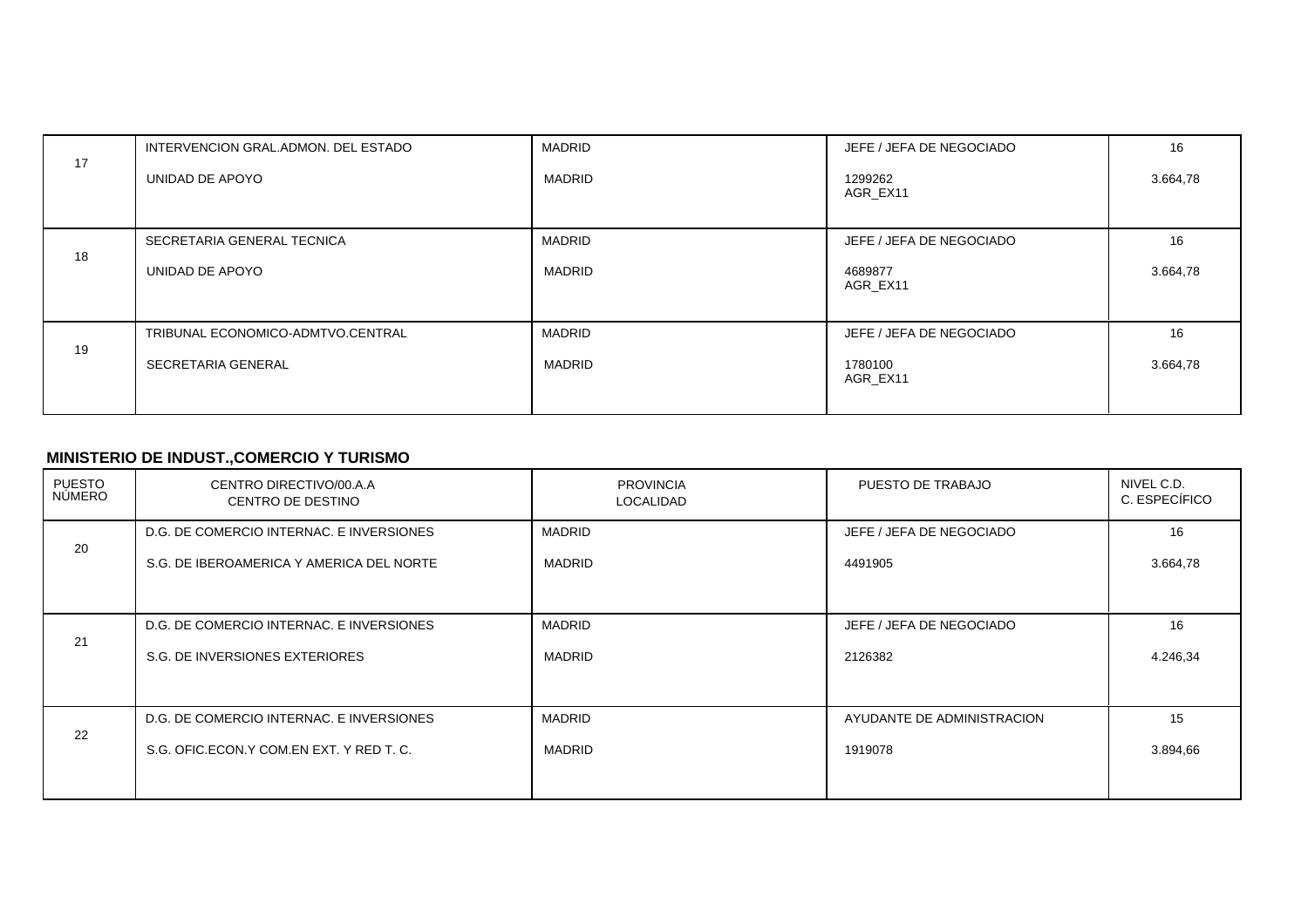| 23 | D.G. DE COMERCIO INTERNAC. E INVERSIONES | <b>MADRID</b> | JEFE / JEFA DE NEGOCIADO | 16       |
|----|------------------------------------------|---------------|--------------------------|----------|
|    | UNIDAD DE APOYO                          | <b>MADRID</b> | 4714487                  | 3.664,78 |
|    |                                          |               |                          |          |
|    | D.G. DE POLITICA COMERCIAL               | <b>MADRID</b> | JEFE / JEFA DE NEGOCIADO | 16       |
| 24 | S.G.COMERCIO INT.SERV.Y COMERCIO DIGITAL | <b>MADRID</b> | 2547296                  | 3.664,78 |
|    |                                          |               |                          |          |
|    | DIRECC.TERRIT. Y PROV. DE COMERCIO       | <b>MADRID</b> | JEFE / JEFA DE NEGOCIADO | 16       |
| 25 | DIRECCION TERRIT, DE COM, MADRID-MADRID  | MADRID        | 1587345<br>AGR EX11      | 4.246,34 |
|    |                                          |               |                          |          |

#### **MINISTERIO DE JUSTICIA**

| PUESTO<br>NÚMERO | CENTRO DIRECTIVO/00.A.A<br>CENTRO DE DESTINO                                        | <b>PROVINCIA</b><br>LOCALIDAD  | PUESTO DE TRABAJO                                                    | NIVEL C.D.<br>C. ESPECÍFICO |
|------------------|-------------------------------------------------------------------------------------|--------------------------------|----------------------------------------------------------------------|-----------------------------|
| 26               | D.G. DE TRANSFOR, DIGITAL ADM, JUSTICIA<br>S.G. DE DES. E IMPLANT.DE SERV.DIGITALES | <b>MADRID</b><br><b>MADRID</b> | PUESTO DE TRABAJO DE<br><b>INFORMACION</b><br>769558<br>AGR EX11 A.P | 14<br>3.894,66              |
| 27               | <b>GERENCIAS TERRITORIALES</b><br>GER. TERR. DE ORGANOS CENTRALES                   | <b>MADRID</b><br><b>MADRID</b> | AYUDANTE DE ADMINISTRACION<br>5139089<br>AGR EX11                    | 15<br>3.382,82              |
| 28               | SUBSECRETARIA DE JUSTICIA<br>DIVISION DE DERECHOS DE GRAC.Y OTROS D.                | MADRID<br><b>MADRID</b>        | JEFE / JEFA DE NEGOCIADO<br>5028281<br>AGR EX11 A.P                  | 14<br>4.246,34              |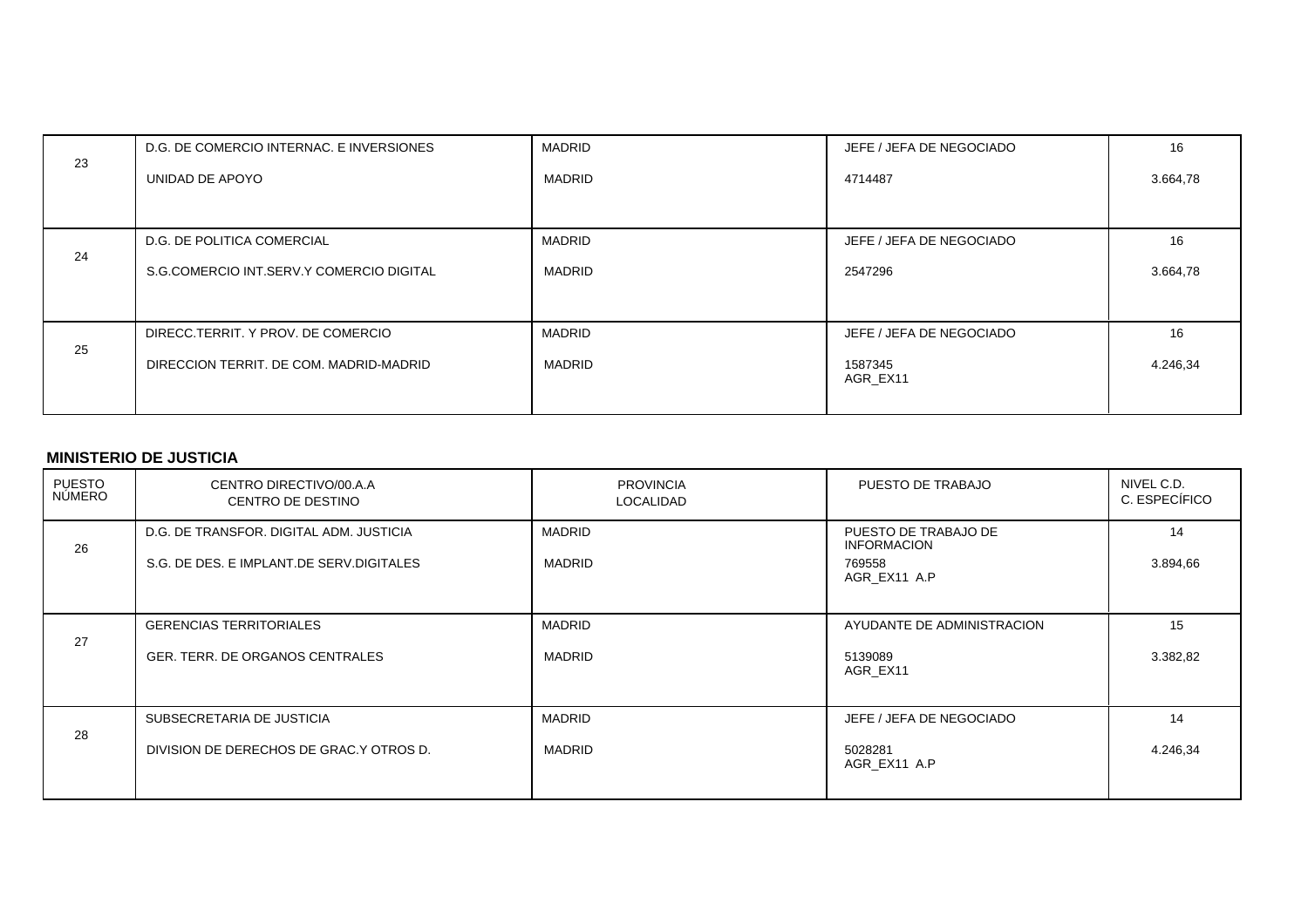## **MINISTERIO DE POLIT.TERRIT.Y FUNC. PUBL.**

| PUESTO<br>NÚMERO | CENTRO DIRECTIVO/00.A.A<br>CENTRO DE DESTINO | <b>PROVINCIA</b><br>LOCALIDAD | PUESTO DE TRABAJO        | NIVEL C.D.<br>C. ESPECÍFICO |
|------------------|----------------------------------------------|-------------------------------|--------------------------|-----------------------------|
|                  | D.G. DE LA FUNCION PUBLICA                   | MADRID                        | JEFE / JEFA DE NEGOCIADO | 16                          |
| 29               | S.G. DE GESTION DE PROCEDIM. DE PERSONAL     | <b>MADRID</b>                 | 5038047<br>AGR EX11      | 4.246.34                    |

## **MINISTERIO DE TRANSPORT., MOV.Y AG. URB.**

| PUESTO<br><b>NÚMERO</b> | CENTRO DIRECTIVO/00.A.A<br>CENTRO DE DESTINO                            | <b>PROVINCIA</b><br><b>LOCALIDAD</b> | PUESTO DE TRABAJO                               | NIVEL C.D.<br>C. ESPECÍFICO |
|-------------------------|-------------------------------------------------------------------------|--------------------------------------|-------------------------------------------------|-----------------------------|
| 30                      | D.G. DE ORGANIZACION E INSPECCION<br>S.G. DE RECURSOS HUMANOS           | <b>MADRID</b><br><b>MADRID</b>       | JEFE / JEFA DE NEGOCIADO<br>1005359<br>AGR EX11 | 16<br>3.664,78              |
| 31                      | D.G. DE TRANSPORTE TERRESTRE<br>S.G. DE INSPECCION DE TRANSP. TERRESTRE | <b>MADRID</b><br><b>MADRID</b>       | JEFE / JEFA DE NEGOCIADO<br>4975478<br>AGR EX11 | 16<br>3.664,78              |

#### **MINISTERIO TRANSICION EC. Y RETO DEMOGR.**

| <b>PUESTO</b><br><b>NUMERO</b> | CENTRO DIRECTIVO/00.A.A<br>CENTRO DE DESTINO | <b>PROVINCIA</b><br>LOCALIDAD | PUESTO DE TRABAJO        | NIVEL C.D.<br>C. ESPECÍFICO |
|--------------------------------|----------------------------------------------|-------------------------------|--------------------------|-----------------------------|
|                                | D.G. BIODIVER., BOSQUES Y DESERTIFICACION    | MADRID                        | JEFE / JEFA DE NEGOCIADO | 16                          |
| 32                             | S.G. DE BIODIVERSIDAD TERRESTRE Y MARINA     | <b>MADRID</b>                 | 3469476<br>AGR EX11      | 4.246,34                    |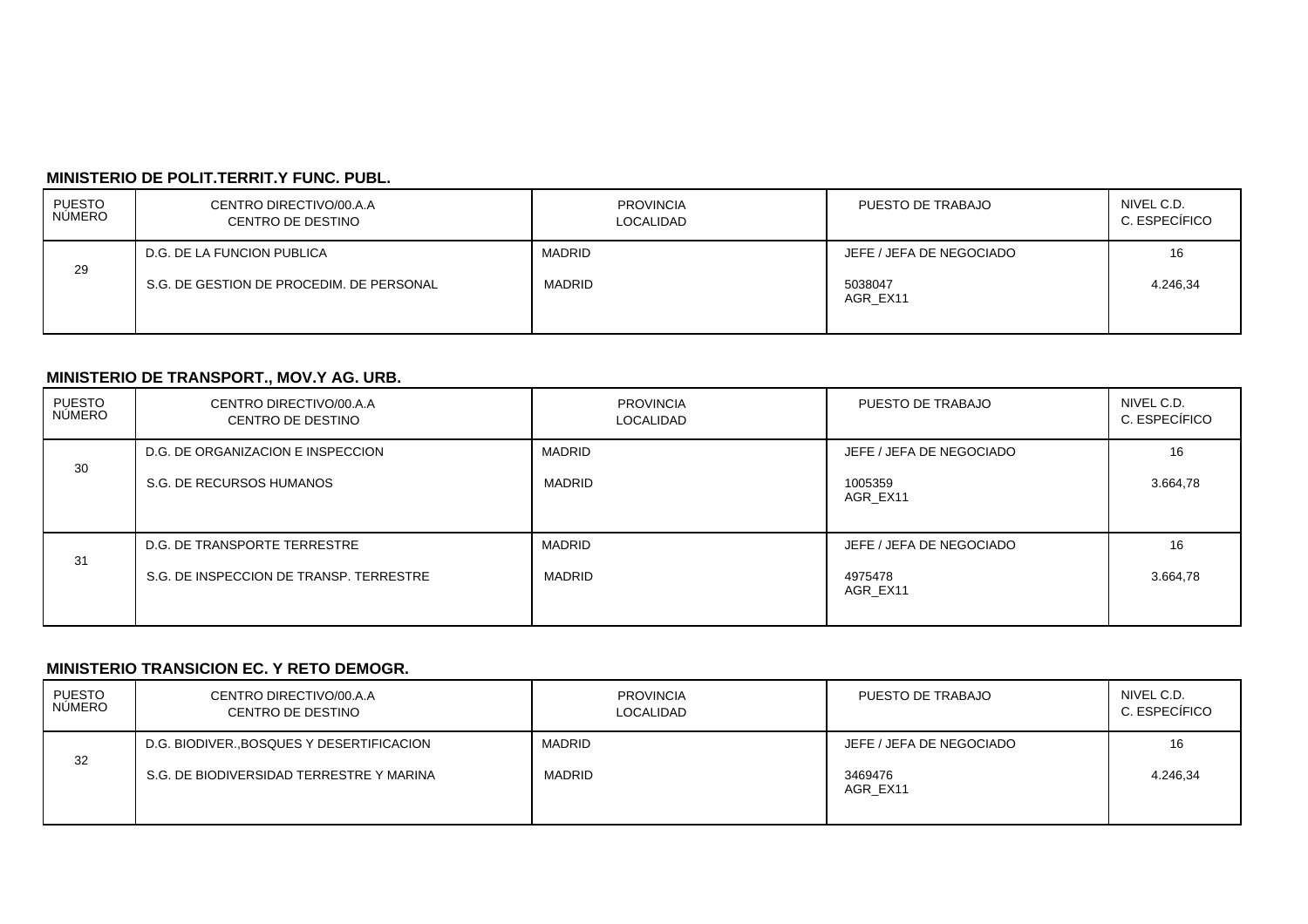| 33 | D.G. BIODIVER., BOSQUES Y DESERTIFICACION | <b>MADRID</b> | JEFE / JEFA DE NEGOCIADO DE<br><b>REGISTRO</b>               | 16       |
|----|-------------------------------------------|---------------|--------------------------------------------------------------|----------|
|    | S.G. POL.FORESTAL Y LUCHA CONTRA DESERT.  | <b>MADRID</b> | 4670990<br>AGR EX11 A.P                                      | 4.246,34 |
|    |                                           |               |                                                              |          |
|    | D.G. DE POLITICA ENERGETICA Y MINAS       | <b>MADRID</b> | JEFE / JEFA DE NEGOCIADO                                     | 16       |
| 34 | S.G. DE ENERGIA ELECTRICA                 | <b>MADRID</b> | 2401418<br>AGR EX11                                          | 3.664,78 |
|    | D.G. DE POLITICA ENERGETICA Y MINAS       | <b>MADRID</b> | JEFE / JEFA DE NEGOCIADO                                     | 16       |
| 35 | S.G. DE ENERGIA ELECTRICA                 | <b>MADRID</b> | 4675818<br>AGR_EX11                                          | 3.664,78 |
|    |                                           |               |                                                              |          |
| 36 | D.G. DE POLITICA ENERGETICA Y MINAS       | <b>MADRID</b> | JEFE / JEFA DE NEGOCIADO                                     | 16       |
|    | S.G. DE MINAS                             | <b>MADRID</b> | 3938788<br>AGR_EX11                                          | 3.664,78 |
|    | D.G. DE POLITICA ENERGETICA Y MINAS       | <b>MADRID</b> | JEFE / JEFA DE NEGOCIADO                                     | 16       |
| 37 | S.G. HIDROCARBUROS Y NUEVOS COMBUSTIBLES  | <b>MADRID</b> | 2759672<br>AGR_EX11                                          | 3.664,78 |
|    |                                           |               |                                                              |          |
| 38 | D.G. DE SERVICIOS                         | <b>MADRID</b> | JEFE / JEFA DE NEGOCIADO                                     | 16       |
|    | OFICIALIA MAYOR                           | <b>MADRID</b> | 2609834<br>AGR EX11 A.P                                      | 3.894,66 |
|    |                                           |               |                                                              |          |
| 39 | <b>D.G. DE SERVICIOS</b>                  | <b>MADRID</b> | JEFE / JEFA DE NEGOCIADO DE<br><b>REGISTRO E INFORMACION</b> | 16       |
|    | <b>OFICIALIA MAYOR</b>                    | <b>MADRID</b> | 3557371<br>AGR_EX11 A.P                                      | 3.894,66 |
|    |                                           |               |                                                              |          |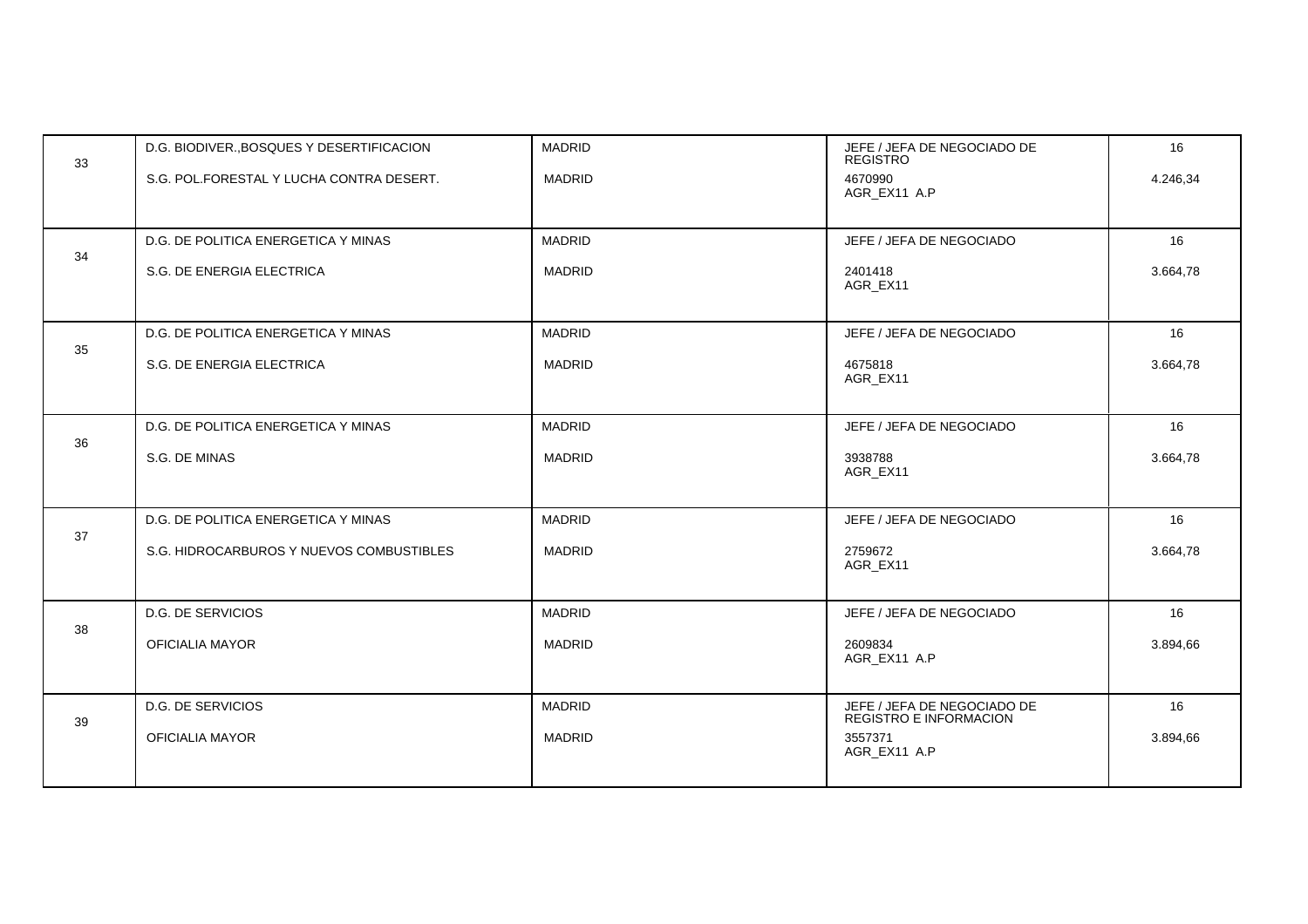| 40 | <b>D.G. DE SERVICIOS</b>                 | <b>MADRID</b> | JEFE / JEFA DE NEGOCIADO DE<br><b>REGISTRO E INFORMACION</b> | 16       |
|----|------------------------------------------|---------------|--------------------------------------------------------------|----------|
|    | OFICIALIA MAYOR                          | MADRID        | 4403366<br>AGR_EX11 A.P                                      | 4.246,34 |
|    |                                          |               |                                                              |          |
| 41 | D.G. DE SERVICIOS                        | MADRID        | JEFE / JEFA DE NEGOCIADO                                     | 16       |
|    | S.G. DE REC. HUMANOS E INSPEC. SERVICIOS | MADRID        | 4100737<br>AGR EX11                                          | 3.664,78 |
|    |                                          |               |                                                              |          |
| 42 | D.G. DEL AGUA                            | <b>MADRID</b> | JEFE / JEFA DE NEGOCIADO                                     | 16       |
|    | S.G. DE PROGR. Y GESTION ECON. Y PRESUP. | MADRID        | 4731849<br>AGR EX11                                          | 4.246,34 |
|    |                                          |               |                                                              |          |
| 43 | SECRETARIA GENERAL TECNICA               | <b>MADRID</b> | JEFE / JEFA DE NEGOCIADO DE<br><b>DOCUMENTACION</b>          | 16       |
|    | VICESECRETARIA GENERAL TECNICA           | MADRID        | 1525777<br>AGR_EX11                                          | 4.246,34 |
|    |                                          |               |                                                              |          |

# **CONFEDERACION HIDROGRAFICA DEL TAJO,O.A.**

| PUESTO<br>NÚMERO | CENTRO DIRECTIVO/00.A.A<br><b>CENTRO DE DESTINO</b>             | <b>PROVINCIA</b><br><b>LOCALIDAD</b> | PUESTO DE TRABAJO                               | NIVEL C.D.<br>C. ESPECÍFICO |
|------------------|-----------------------------------------------------------------|--------------------------------------|-------------------------------------------------|-----------------------------|
| 44               | CONFEDERACION HIDROGRAFICA DEL TAJO,O.A.<br>DIRECCION TECNICA   | <b>MADRID</b><br><b>MADRID</b>       | JEFE / JEFA DE NEGOCIADO<br>4729342<br>AGR EX11 | 16<br>3.664,78              |
| 45               | CONFEDERACION HIDROGRAFICA DEL TAJO, O.A.<br>SECRETARIA GENERAL | <b>MADRID</b><br><b>MADRID</b>       | JEFE / JEFA DE NEGOCIADO<br>2946180<br>AGR EX11 | 16<br>3.664,78              |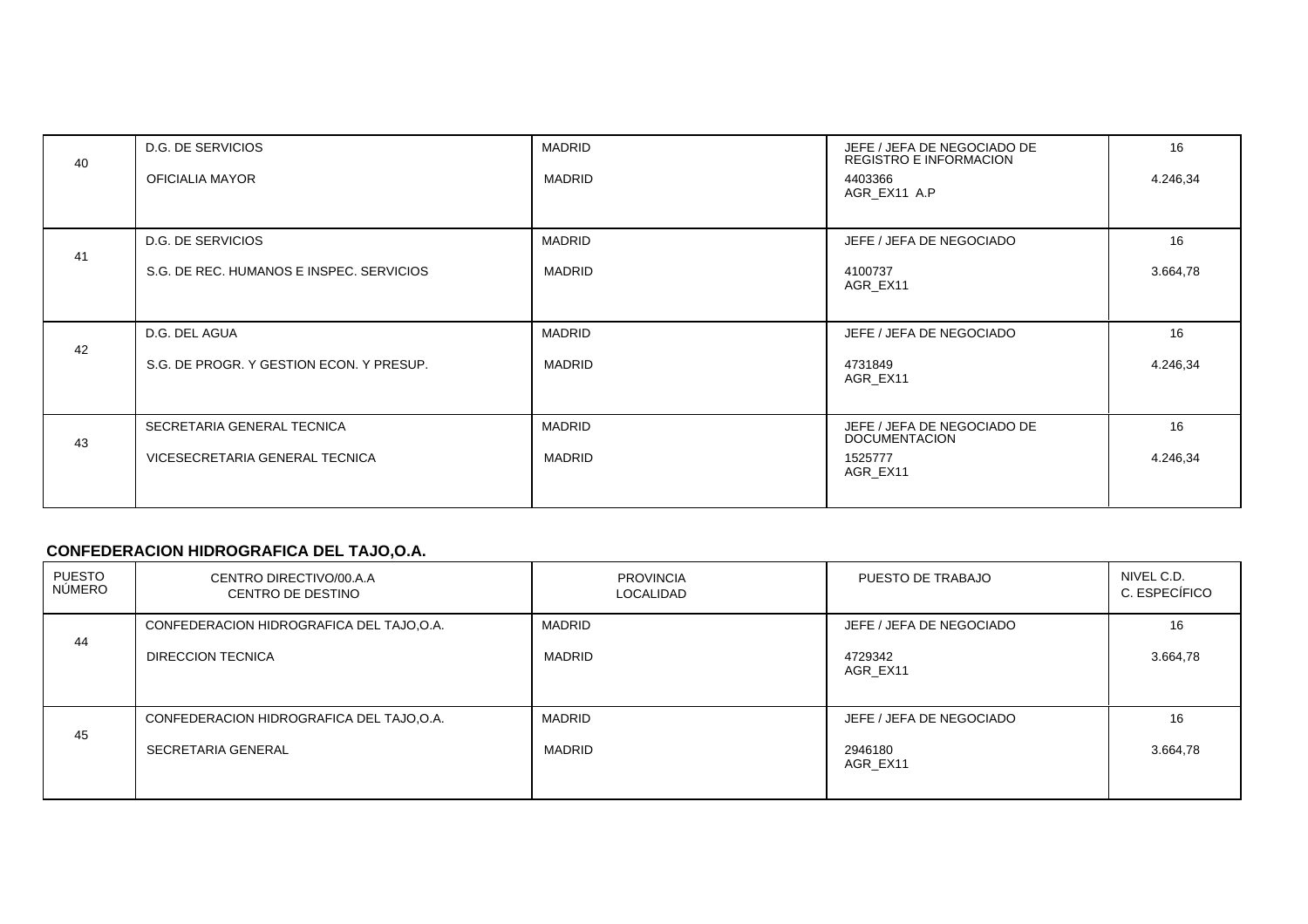| 46 | CONFEDERACION HIDROGRAFICA DEL TAJO, O.A.<br>SECRETARIA GENERAL | <b>MADRID</b><br><b>MADRID</b> | JEFE / JEFA DE NEGOCIADO DE<br>CONTABILIDAD<br>899796<br>AGR EX11 | 16<br>3.664,78 |
|----|-----------------------------------------------------------------|--------------------------------|-------------------------------------------------------------------|----------------|
| 47 | CONFEDERACION HIDROGRAFICA DEL TAJO, O.A.<br>SECRETARIA GENERAL | <b>MADRID</b><br><b>MADRID</b> | JEFE / JEFA DE NEGOCIADO<br>4721394<br>AGR EX11                   | 16<br>4.246,34 |

### **I.NAL. ART.ESCENICAS Y DE LA MUSICA O.A.**

| PUESTO<br>NÚMERO | CENTRO DIRECTIVO/00.A.A<br>CENTRO DE DESTINO | <b>PROVINCIA</b><br><b>LOCALIDAD</b> | PUESTO DE TRABAJO        | NIVEL C.D.<br>C. ESPECÍFICO |
|------------------|----------------------------------------------|--------------------------------------|--------------------------|-----------------------------|
|                  | I.NAL. ART.ESCENICAS Y DE LA MUSICA O.A.     | MADRID                               | JEFE / JEFA DE NEGOCIADO | 16                          |
| 48               | S.G. ECONOMICO-ADMINISTRATIVA                | <b>MADRID</b>                        | 1365363<br>AGR EX11 A.P  | 4.246.34                    |

#### **MUT.GRAL.FUNC.CIVILES DEL E. -MUFACE-**

| PUESTO<br>NÚMERO | CENTRO DIRECTIVO/00.A.A<br>CENTRO DE DESTINO                                      | <b>PROVINCIA</b><br>LOCALIDAD | PUESTO DE TRABAJO                               | NIVEL C.D.<br>C. ESPECÍFICO |
|------------------|-----------------------------------------------------------------------------------|-------------------------------|-------------------------------------------------|-----------------------------|
| 49               | MUT.GRAL.FUNC.CIVILES DEL E. - MUFACE-<br>DEPARTAMENTO DE PRESTACIONES SANITARIAS | MADRID<br><b>MADRID</b>       | JEFE / JEFA DE NEGOCIADO<br>3489118<br>AGR EX11 | 16<br>3.664,78              |
| 50               | MUT.GRAL.FUNC.CIVILES DEL E. - MUFACE-<br>DEPARTAMENTO DE PRESTACIONES SOCIALES   | MADRID<br><b>MADRID</b>       | JEFE / JEFA DE NEGOCIADO<br>4147756<br>AGR EX11 | 16<br>3.664,78              |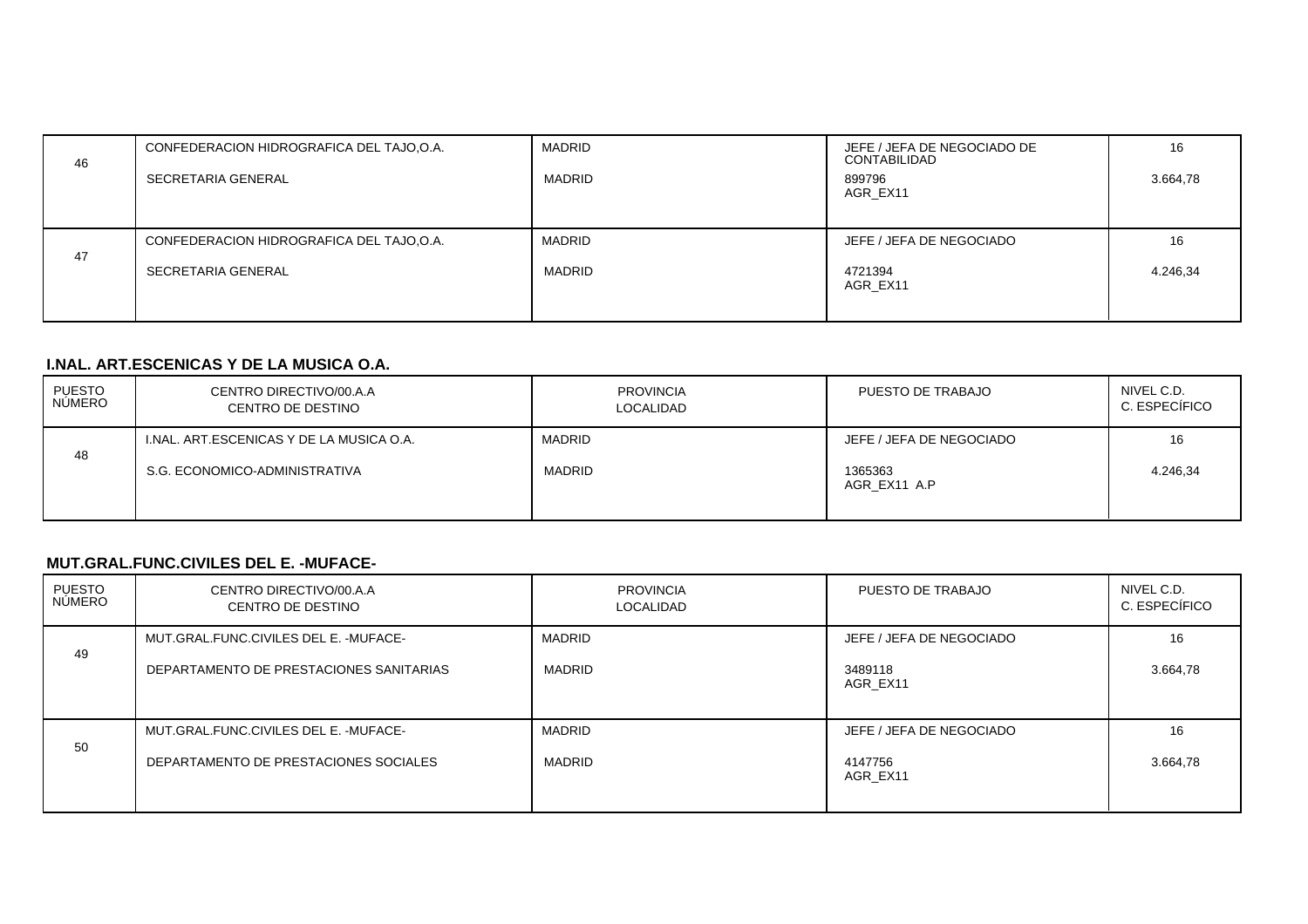| 51 | MUT.GRAL.FUNC.CIVILES DEL E. - MUFACE- | <b>MADRID</b> | JEFE / JEFA DE NEGOCIADO | 16       |
|----|----------------------------------------|---------------|--------------------------|----------|
|    | DEPARTAMENTO DE PRESTACIONES SOCIALES  | <b>MADRID</b> | 830681<br>AGR_EX11       | 3.664,78 |
| 52 | MUT.GRAL.FUNC.CIVILES DEL E. - MUFACE- | <b>MADRID</b> | JEFE / JEFA DE NEGOCIADO | 16       |
|    | DPTO, GESTION ECONOMICA Y FINANCIERA   | <b>MADRID</b> | 1061785<br>AGR EX11      | 3.664,78 |
|    | MUT.GRAL.FUNC.CIVILES DEL E. - MUFACE- | <b>MADRID</b> | JEFE / JEFA DE NEGOCIADO | 16       |
| 53 | DPTO, GESTION ECONOMICA Y FINANCIERA   | <b>MADRID</b> | 4301941<br>AGR_EX11      | 3.664,78 |
| 54 | MUT.GRAL.FUNC.CIVILES DEL E. - MUFACE- | <b>MADRID</b> | JEFE / JEFA DE NEGOCIADO | 16       |
|    | DPTO, GESTION ECONOMICA Y FINANCIERA   | <b>MADRID</b> | 5047785<br>AGR EX11      | 3.664,78 |
| 55 | MUT.GRAL.FUNC.CIVILES DEL E. - MUFACE- | <b>MADRID</b> | JEFE / JEFA DE NEGOCIADO | 16       |
|    | <b>SECRETARIA GENERAL</b>              | <b>MADRID</b> | 3585513<br>AGR EX11      | 3.664,78 |

# **OFIC. ESP.PATENTES Y MARCAS (OEPM), O.A.**

| PUESTO<br>NÚMERO | CENTRO DIRECTIVO/00.A.A<br>CENTRO DE DESTINO | <b>PROVINCIA</b><br><b>LOCALIDAD</b> | PUESTO DE TRABAJO        | NIVEL C.D.<br>C. ESPECÍFICO |
|------------------|----------------------------------------------|--------------------------------------|--------------------------|-----------------------------|
|                  | OFIC. ESP. PATENTES Y MARCAS (OEPM), O.A.    | <b>MADRID</b>                        | JEFE / JEFA DE NEGOCIADO | 15                          |
| 56               | DEPARTAMENTO DE SIGNOS DISTINTIVOS           | <b>MADRID</b>                        | 2751601                  | 3.382,82                    |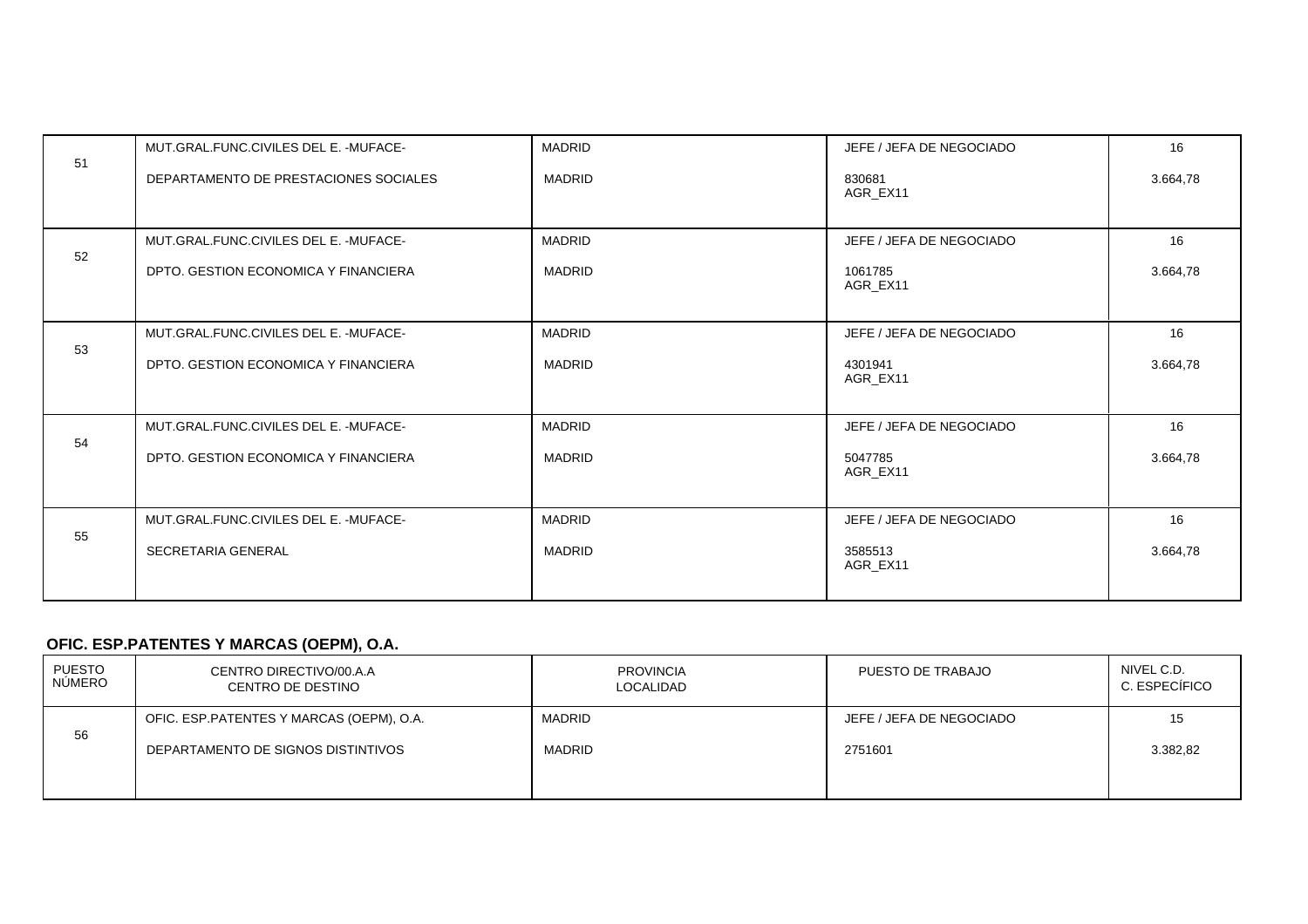|    | OFIC. ESP.PATENTES Y MARCAS (OEPM), O.A. | <b>MADRID</b> | JEFE / JEFA DE NEGOCIADO   | 15       |
|----|------------------------------------------|---------------|----------------------------|----------|
| 57 | DEPTO. DE COORDINACION JURIDICA Y RELAC. | <b>MADRID</b> | 2041576                    | 3.382,82 |
|    |                                          |               |                            |          |
|    | OFIC. ESP.PATENTES Y MARCAS (OEPM), O.A. | <b>MADRID</b> | <b>AUXILIAR DE OFICINA</b> | 14       |
| 58 | DIVISION DE TECNOLOGIAS DE LA INFORMAC.  | <b>MADRID</b> | 5196942                    | 3.382,82 |
|    |                                          |               |                            |          |
|    | OFIC. ESP.PATENTES Y MARCAS (OEPM), O.A. | <b>MADRID</b> | <b>AUXILIAR DE OFICINA</b> | 14       |
| 59 | DIVISION DE TECNOLOGIAS DE LA INFORMAC.  | <b>MADRID</b> | 5196945                    | 3.382,82 |
|    |                                          |               |                            |          |
|    | OFIC. ESP.PATENTES Y MARCAS (OEPM), O.A. | <b>MADRID</b> | <b>AUXILIAR DE OFICINA</b> | 14       |
| 60 | DIVISION DE TECNOLOGIAS DE LA INFORMAC.  | <b>MADRID</b> | 5196951                    | 3.382,82 |
|    |                                          |               |                            |          |
|    | OFIC. ESP.PATENTES Y MARCAS (OEPM), O.A. | <b>MADRID</b> | <b>AUXILIAR DE OFICINA</b> | 14       |
| 61 | SECRETARIA GENERAL                       | <b>MADRID</b> | 5196969                    | 3.382,82 |
|    |                                          |               |                            |          |
|    | OFIC. ESP.PATENTES Y MARCAS (OEPM), O.A. | <b>MADRID</b> | AUXILIAR DE OFICINA        | 14       |
| 62 | SECRETARIA GENERAL                       | <b>MADRID</b> | 5196972                    | 3.382,82 |
|    |                                          |               |                            |          |
|    | OFIC. ESP.PATENTES Y MARCAS (OEPM), O.A. | <b>MADRID</b> | <b>AUXILIAR DE OFICINA</b> | 14       |
| 63 | SECRETARIA GENERAL                       | <b>MADRID</b> | 5196979                    | 3.382,82 |
|    |                                          |               |                            |          |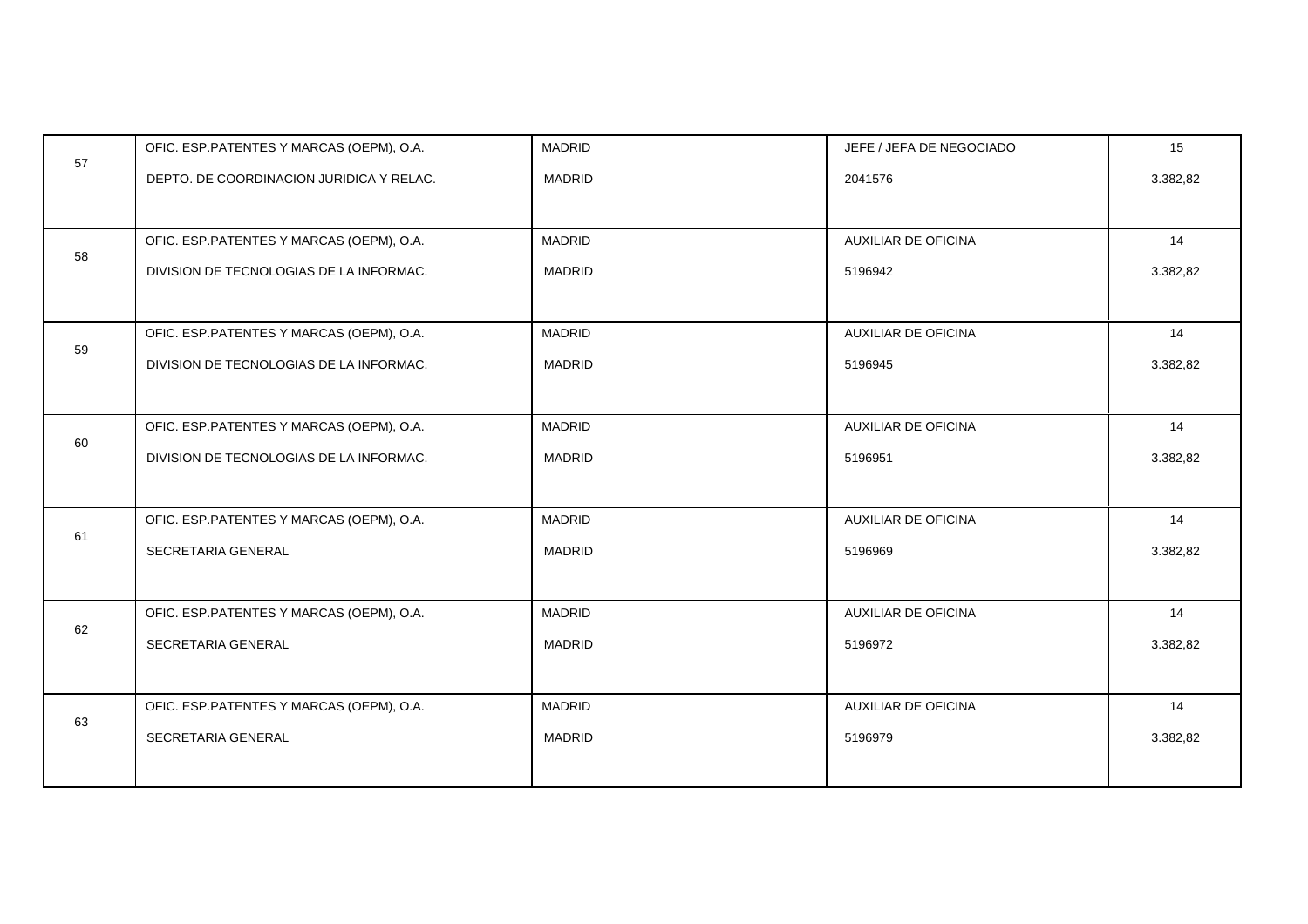|    | OFIC. ESP.PATENTES Y MARCAS (OEPM), O.A.  | <b>MADRID</b> | JEFE / JEFA DE NEGOCIADO | 14       |
|----|-------------------------------------------|---------------|--------------------------|----------|
| 64 | SECRETARIA GENERAL                        | <b>MADRID</b> | 1363827                  | 3.894,66 |
|    |                                           |               |                          |          |
| 65 | OFIC. ESP. PATENTES Y MARCAS (OEPM), O.A. | <b>MADRID</b> | JEFE / JEFA DE NEGOCIADO | 15       |
|    | SECRETARIA GENERAL                        | MADRID        | 4501835                  | 3.382,82 |
|    |                                           |               |                          |          |
| 66 | OFIC. ESP. PATENTES Y MARCAS (OEPM), O.A. | <b>MADRID</b> | JEFE / JEFA DE NEGOCIADO | 16       |
|    | SECRETARIA GENERAL                        | <b>MADRID</b> | 4719653                  | 3.664,78 |
|    |                                           |               |                          |          |

### **ORGANISMO AUTONOMO PARQUES NACIONALES**

| <b>PUESTO</b><br>NÚMERO | CENTRO DIRECTIVO/00.A.A<br>CENTRO DE DESTINO | <b>PROVINCIA</b><br><b>LOCALIDAD</b> | PUESTO DE TRABAJO                              | NIVEL C.D.<br>C. ESPECÍFICO |
|-------------------------|----------------------------------------------|--------------------------------------|------------------------------------------------|-----------------------------|
| 67                      | ORGANISMO AUTONOMO PARQUES NACIONALES        | <b>MADRID</b>                        | JEFE / JEFA DE NEGOCIADO                       | 16                          |
|                         | UNIDAD DE APOYO                              | <b>MADRID</b>                        | 3471660<br>AGR EX11                            | 4.246,34                    |
| 68                      | ORGANISMO AUTONOMO PARQUES NACIONALES        | <b>MADRID</b>                        | JEFE / JEFA DE NEGOCIADO DE<br><b>REGISTRO</b> | 16                          |
|                         | UNIDAD DE APOYO                              | <b>MADRID</b>                        | 4719014<br>AGR EX11 A.P                        | 4.246,34                    |

**MURCIA**

# **CONFEDERACION HIDROGRAFICA SEGURA, O.A.**

| <b>PUESTO</b><br>NÚMERO | CENTRO DIRECTIVO/00.A.A<br>ENTRO DE DESTINO | <b>PROVINCIA</b><br><b>OCALIDAD</b> | PUESTO DE TRABAJO | NIVEL C.D.<br>FCIFICC<br><b>FOD</b> |
|-------------------------|---------------------------------------------|-------------------------------------|-------------------|-------------------------------------|
|                         |                                             |                                     |                   |                                     |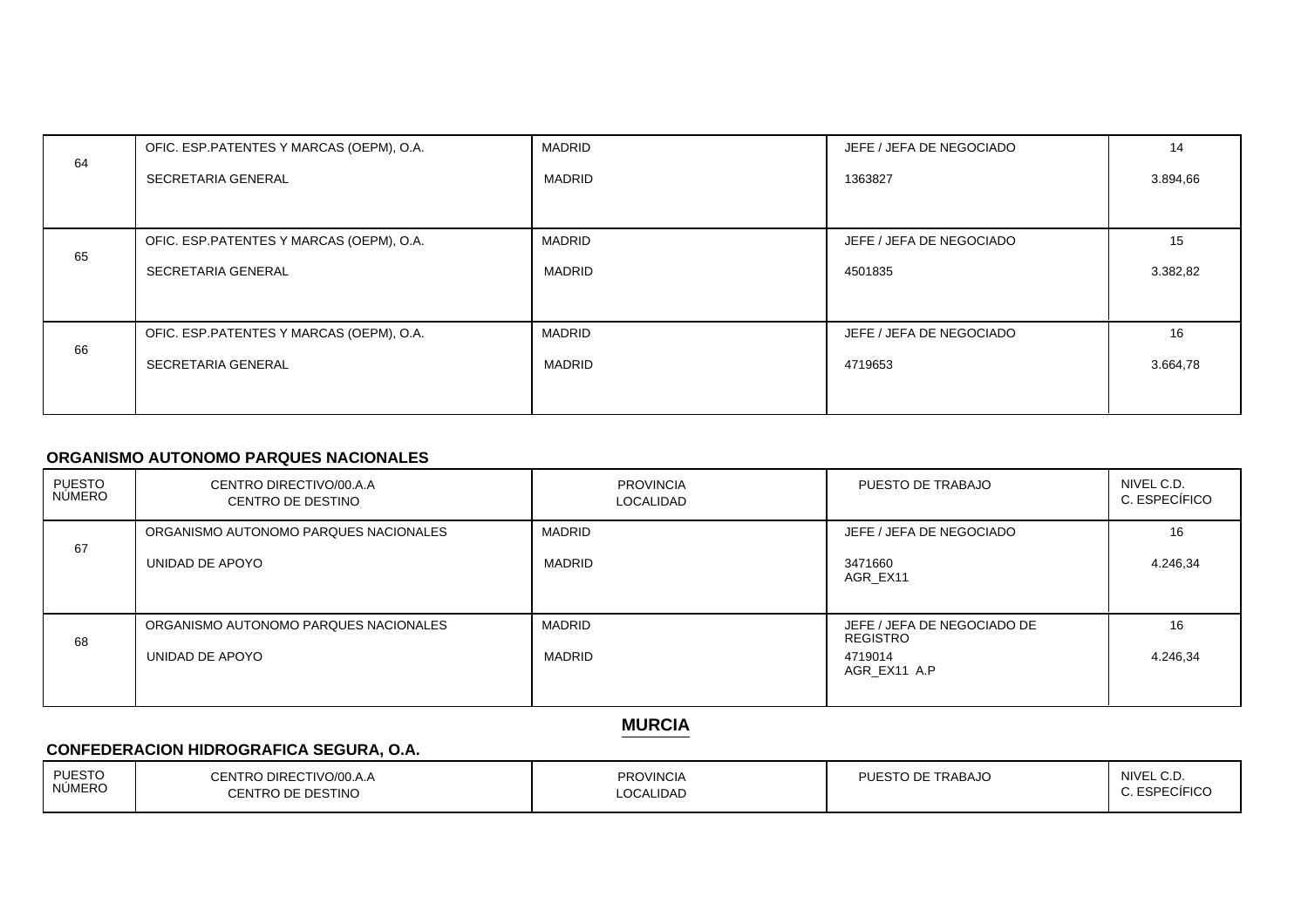|    | CONFEDERACION HIDROGRAFICA SEGURA, O.A. | <b>MURCIA</b> | JEFE / JEFA DE NEGOCIADO | 16       |
|----|-----------------------------------------|---------------|--------------------------|----------|
| 69 | <b>COMISARIA DE AGUAS</b>               | <b>MURCIA</b> | 5045042                  | 4.246,34 |
|    |                                         |               | AGR_EX11                 |          |
|    | CONFEDERACION HIDROGRAFICA SEGURA, O.A. | <b>MURCIA</b> | AUXILIAR DE OFICINA      | 14       |
| 70 | SECRETARIA GENERAL                      | <b>MURCIA</b> | 5496002<br>AGR_EX11      | 3.382,82 |
|    |                                         |               |                          |          |
| 71 | CONFEDERACION HIDROGRAFICA SEGURA, O.A. | <b>MURCIA</b> | JEFE / JEFA DE NEGOCIADO | 16       |
|    | SECRETARIA GENERAL                      | <b>MURCIA</b> | 3062503<br>AGR EX11      | 3.664,78 |
|    |                                         |               |                          |          |
| 72 | CONFEDERACION HIDROGRAFICA SEGURA, O.A. | <b>MURCIA</b> | JEFE / JEFA DE NEGOCIADO | 16       |
|    | SECRETARIA GENERAL                      | <b>MURCIA</b> | 3017560<br>AGR_EX11      | 4.246,34 |
|    |                                         |               |                          |          |

# **NAVARRA**

## **MINISTERIO DE JUSTICIA**

| PUESTO<br>NÚMERO | CENTRO DIRECTIVO/00.A.A<br>CENTRO DE DESTINO | <b>PROVINCIA</b><br>LOCALIDAD | PUESTO DE TRABAJO          | NIVEL C.D.<br>C. ESPECÍFICO |
|------------------|----------------------------------------------|-------------------------------|----------------------------|-----------------------------|
|                  | <b>GERENCIAS TERRITORIALES</b>               | <b>NAVARRA</b>                | AYUDANTE DE ADMINISTRACION | 15                          |
| 73               | GER, TERR, DE JUST, NAVARRA EN PAMPLONA      | PAMPLONA/IRUÑA                | 5139087<br>AGR EX11        | 3.382,82                    |

# **SEGOVIA**

# **MINISTERIO DE TRANSPORT., MOV.Y AG. URB.**

| <b>PUESTO</b><br>NÚMERO | DIRECTIVO/00.A.A<br>CENTRO<br>O DE DESTINO!<br>. | PROVINCIA<br>_OCALIDAD | PUESTO DE TRABAJO | NIVEL C.D<br>concriciro<br>JEIUC<br>-- |
|-------------------------|--------------------------------------------------|------------------------|-------------------|----------------------------------------|
|                         |                                                  |                        |                   |                                        |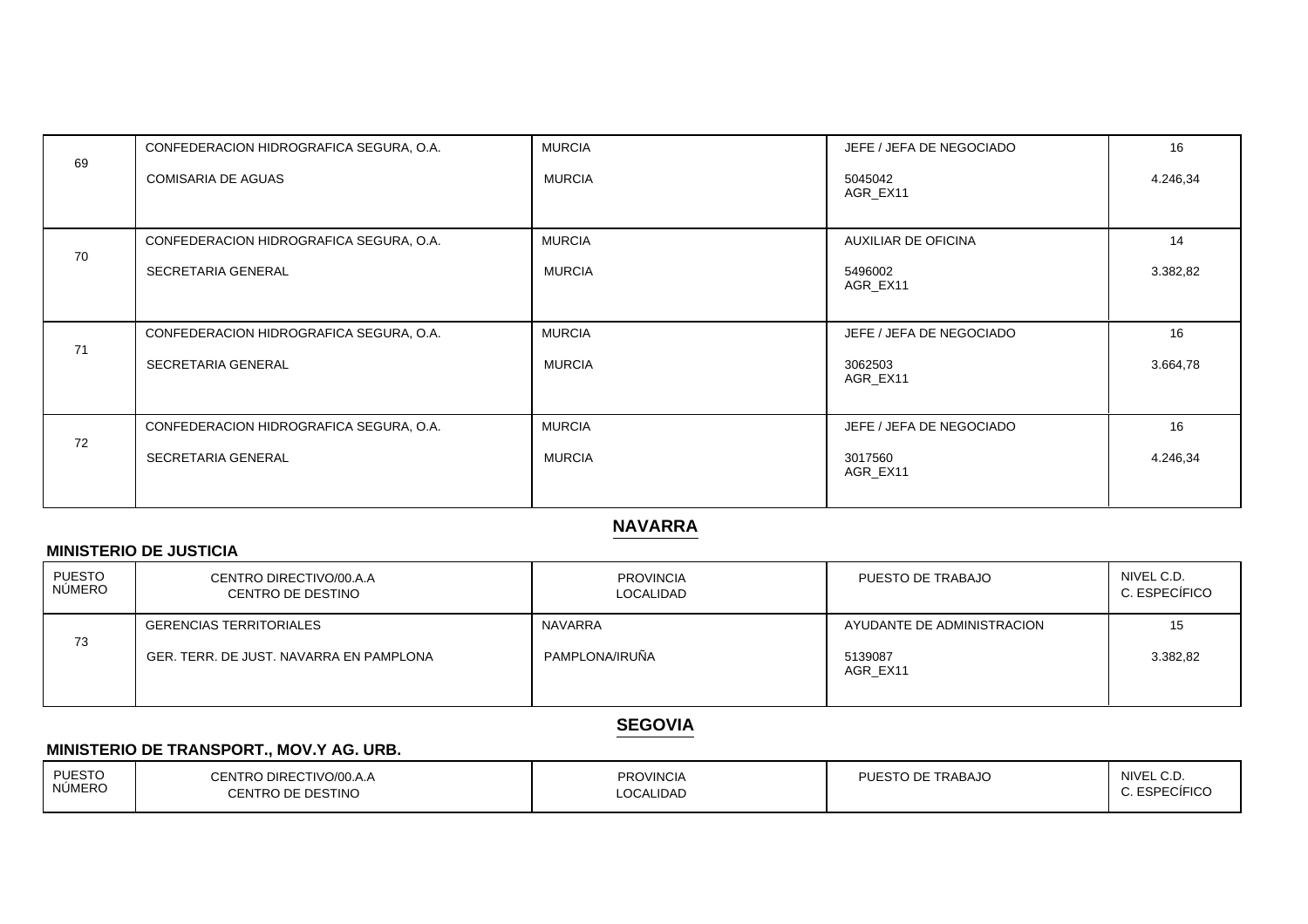|    | DEMARCACIONES DE CARRETERAS            | <b>SEGOVIA</b> | JEFE / JEFA DE NEGOCIADO |          |
|----|----------------------------------------|----------------|--------------------------|----------|
| 74 | DEMAR, CASTILLA-LEON ORIENTAL, SEGOVIA | <b>SEGOVIA</b> | 3886112<br>AGR EX11      | 4.246,34 |
|    |                                        |                |                          |          |

# **SEVILLA**

### **CONFEDERACION HIDROGR.GUADALQUIVIR, O.A.**

| PUESTO<br>NÚMERO | CENTRO DIRECTIVO/00.A.A<br>CENTRO DE DESTINO | <b>PROVINCIA</b><br>LOCALIDAD | PUESTO DE TRABAJO          | NIVEL C.D.<br>C. ESPECÍFICO |
|------------------|----------------------------------------------|-------------------------------|----------------------------|-----------------------------|
|                  | CONFEDERACION HIDROGR.GUADALQUIVIR, O.A.     | <b>SEVILLA</b>                | JEFE / JEFA DE NEGOCIADO   | 16                          |
| 75               | <b>DIRECCION TECNICA</b>                     | <b>SEVILLA</b>                | 5271660<br>AGR EX11        | 4.246,34                    |
|                  | CONFEDERACION HIDROGR.GUADALQUIVIR, O.A.     | <b>SEVILLA</b>                | <b>AUXILIAR DE OFICINA</b> | 14                          |
| 76               | <b>SECRETARIA GENERAL</b>                    | <b>SEVILLA</b>                | 5045187<br>AGR EX11        | 3.382,82                    |
|                  | CONFEDERACION HIDROGR.GUADALQUIVIR, O.A.     | <b>SEVILLA</b>                | <b>AUXILIAR DE OFICINA</b> | 14                          |
| 77               | SECRETARIA GENERAL                           | <b>SEVILLA</b>                | 5438294<br>AGR EX11        | 3.382,82                    |
|                  | CONFEDERACION HIDROGR.GUADALQUIVIR, O.A.     | <b>SEVILLA</b>                | <b>AUXILIAR DE OFICINA</b> | 14                          |
| 78               | <b>SECRETARIA GENERAL</b>                    | <b>SEVILLA</b>                | 5438295<br>AGR EX11        | 3.382,82                    |
|                  | CONFEDERACION HIDROGR.GUADALQUIVIR, O.A.     | <b>SEVILLA</b>                | <b>AUXILIAR DE OFICINA</b> | 14                          |
| 79               | SECRETARIA GENERAL                           | <b>SEVILLA</b>                | 5496000<br>AGR EX11        | 4.246,34                    |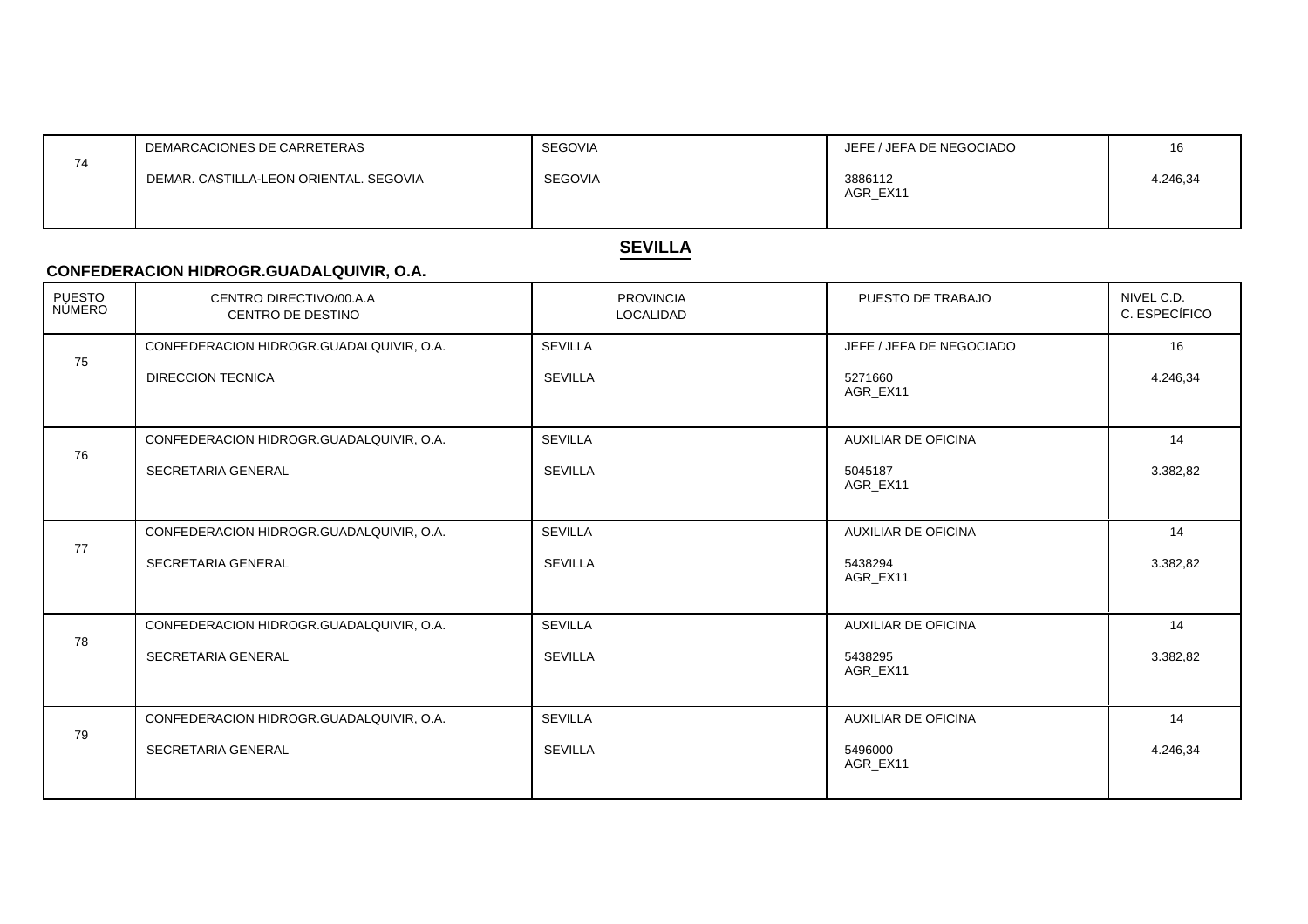#### **TERUEL**

### **MINISTERIO DE TRANSPORT., MOV.Y AG. URB.**

| PUESTO<br>  NÚMERO | CENTRO DIRECTIVO/00.A.A<br>CENTRO DE DESTINO | <b>PROVINCIA</b><br><b>LOCALIDAD</b> | PUESTO DE TRABAJO        | NIVEL C.D.<br>C. ESPECÍFICO |
|--------------------|----------------------------------------------|--------------------------------------|--------------------------|-----------------------------|
|                    | DEMARCACIONES DE CARRETERAS                  | <b>TERUEL</b>                        | JEFE / JEFA DE NEGOCIADO | 16                          |
| 80                 | DEMARCACION ARAGON, TERUEL                   | <b>TERUEL</b>                        | 4263444<br>AGR EX11      | 4.246.34                    |

# **VALENCIA**

### **CONFEDERACION HIDROGRAFICA JUCAR, O.A.**

| PUESTO<br>NÚMERO | CENTRO DIRECTIVO/00.A.A<br>CENTRO DE DESTINO | <b>PROVINCIA</b><br>LOCALIDAD | PUESTO DE TRABAJO        | NIVEL C.D.<br>C. ESPECÍFICO |
|------------------|----------------------------------------------|-------------------------------|--------------------------|-----------------------------|
|                  | CONFEDERACION HIDROGRAFICA JUCAR, O.A.       | VALENCIA                      | JEFE / JEFA DE NEGOCIADO | 16                          |
| 81               | COMISARIA DE AGUAS                           | VALENCIA                      | 5044978<br>AGR EX11      | 4.246,34                    |

# **VALLADOLID**

### **MINISTERIO DE TRANSPORT., MOV.Y AG. URB.**

| <b>PUESTO</b><br>NÚMERO | CENTRO DIRECTIVO/00.A.A<br>CENTRO DE DESTINO | <b>PROVINCIA</b><br><b>LOCALIDAD</b> | PUESTO DE TRABAJO        | NIVEL C.D.<br>C. ESPECÍFICO |
|-------------------------|----------------------------------------------|--------------------------------------|--------------------------|-----------------------------|
|                         | DEMARCACIONES DE CARRETERAS                  | VALLADOLID                           | JEFE / JEFA DE NEGOCIADO | 16                          |
| 82                      | DEMAR.CASTILLA-LEON OCCIDENT, VALLADOLID     | VALLADOLID                           | 1868407<br>AGR EX11      | 4.246,34                    |

### **CONFEDERACION HIDROGRAFICA DUERO, O.A.**

| <b>PUESTO</b> | CENTRO DIRECTIVO/00.A.A | <b>PROVINCIA</b> | PUESTO DE TRABAJO | NIVEL C.D.    |
|---------------|-------------------------|------------------|-------------------|---------------|
| <b>NÚMERO</b> | CENTRO DE DESTINO       | LOCALIDAD        |                   | C. ESPECÍFICO |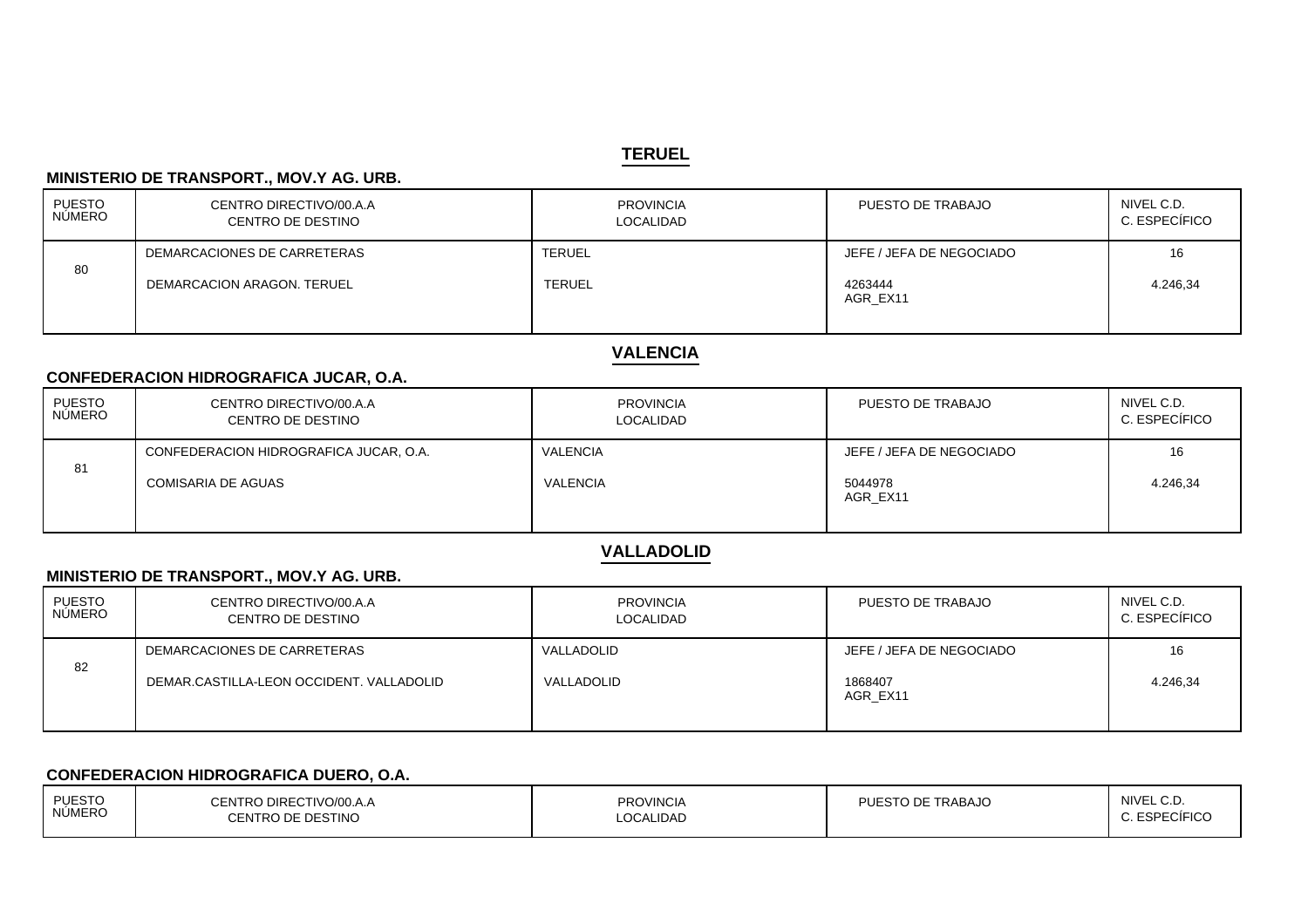| 83 | CONFEDERACION HIDROGRAFICA DUERO, O.A. | VALLADOLID | JEFE / JEFA DE NEGOCIADO | 16       |
|----|----------------------------------------|------------|--------------------------|----------|
|    | <b>COMISARIA DE AGUAS</b>              | VALLADOLID | 2413193<br>AGR EX11      | 4.246,34 |
|    |                                        |            |                          |          |
| 84 | CONFEDERACION HIDROGRAFICA DUERO, O.A. | VALLADOLID | JEFE / JEFA DE NEGOCIADO | 14       |
|    | SECRETARIA GENERAL                     | VALLADOLID | 4685451<br>AGR EX11      | 3.382,82 |
| 85 | CONFEDERACION HIDROGRAFICA DUERO, O.A. | VALLADOLID | AUXILIAR DE OFICINA      | 14       |
|    | SECRETARIA GENERAL                     | VALLADOLID | 5438293<br>AGR EX11      | 3.382,82 |
|    |                                        |            |                          |          |

#### **SERVICIO PUBLICO DE EMPLEO ESTATAL**

| PUESTO<br>NÚMERO | CENTRO DIRECTIVO/00.A.A<br>CENTRO DE DESTINO | <b>PROVINCIA</b><br>LOCALIDAD | PUESTO DE TRABAJO                             | NIVEL C.D.<br>C. ESPECÍFICO |
|------------------|----------------------------------------------|-------------------------------|-----------------------------------------------|-----------------------------|
| 86               | SERVICIO PUBLICO DE EMPLEO ESTATAL           | VALLADOLID                    | AUXILIAR DE OFICINA DE<br><b>PRESTACIONES</b> | 15                          |
|                  | O.P. SEPE VALLADOLID Nº1 (PONIENTE)          | VALLADOLID                    | 5127322                                       | 4.732,28                    |
|                  |                                              |                               |                                               |                             |

**ZARAGOZA**

### **CONSEJO SUP.INVESTIG.CIENTIFICAS - CSIC**

| <b>PUESTO</b><br><b>NÚMERO</b> | CENTRO DIRECTIVO/00.A.A<br>CENTRO DE DESTINO | <b>PROVINCIA</b><br>LOCALIDAD | PUESTO DE TRABAJO                   | NIVEL C.D.<br>C. ESPECÍFICO |
|--------------------------------|----------------------------------------------|-------------------------------|-------------------------------------|-----------------------------|
| 87                             | CENTRO DE QUIMICA Y MATERIALES DE ARAGON     | ZARAGOZA<br>ZARAGOZA          | JEFE / JEFA DE NEGOCIADO<br>5102349 | 14<br>3.382,82              |
|                                |                                              |                               | AGR EX11                            |                             |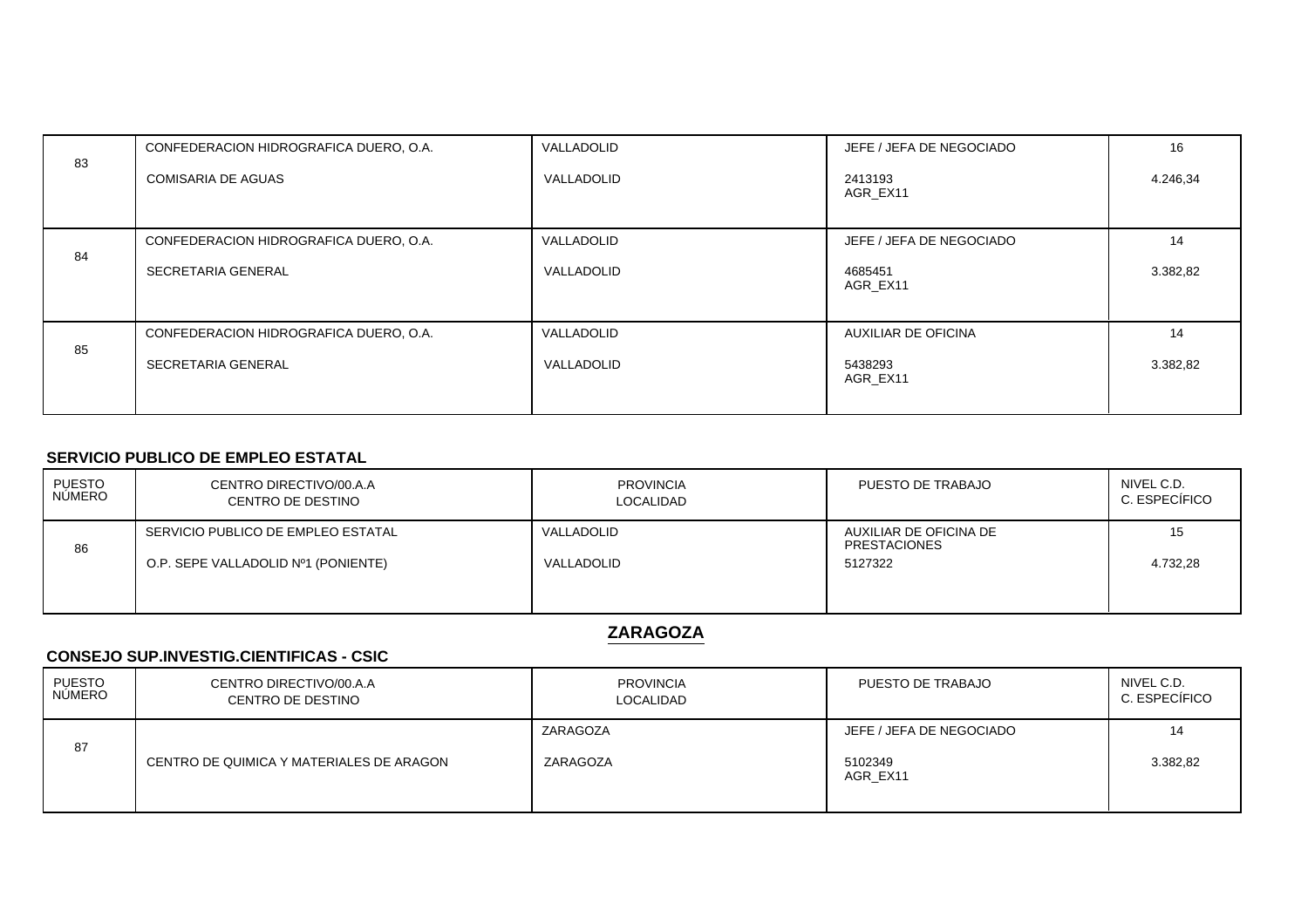# **MINISTERIO DE TRANSPORT., MOV.Y AG. URB.**

| PUESTO<br>NÚMERO | CENTRO DIRECTIVO/00.A.A<br><b>CENTRO DE DESTINO</b> | <b>PROVINCIA</b><br>LOCALIDAD | PUESTO DE TRABAJO        | NIVEL C.D.<br>C. ESPECÍFICO |
|------------------|-----------------------------------------------------|-------------------------------|--------------------------|-----------------------------|
|                  | DEMARCACIONES DE CARRETERAS                         | ZARAGOZA                      | JEFE / JEFA DE NEGOCIADO | 16                          |
| 88               | DEMARCACION ARAGON, ZARAGOZA                        | ZARAGOZA                      | 4681744<br>AGR EX11      | 4.246,34                    |

# **CONFEDERACION HIDROGRAFICA DEL EBRO,O.A.**

| PUESTO<br>NÚMERO | CENTRO DIRECTIVO/00.A.A<br>CENTRO DE DESTINO | <b>PROVINCIA</b><br>LOCALIDAD | PUESTO DE TRABAJO        | NIVEL C.D.<br>C. ESPECÍFICO |
|------------------|----------------------------------------------|-------------------------------|--------------------------|-----------------------------|
| 89               | CONFEDERACION HIDROGRAFICA DEL EBRO, O.A.    | ZARAGOZA                      | JEFE / JEFA DE NEGOCIADO | 16                          |
|                  | <b>COMISARIA DE AGUAS</b>                    | ZARAGOZA                      | 953921<br>AGR_EX11       | 3.664,78                    |
|                  | CONFEDERACION HIDROGRAFICA DEL EBRO, O.A.    | ZARAGOZA                      | JEFE / JEFA DE NEGOCIADO | 16                          |
| 90               | <b>COMISARIA DE AGUAS</b>                    | ZARAGOZA                      | 2351944<br>AGR_EX11      | 4.246,34                    |
| 91               | CONFEDERACION HIDROGRAFICA DEL EBRO, O.A.    | ZARAGOZA                      | JEFE / JEFA DE NEGOCIADO | 16                          |
|                  | <b>COMISARIA DE AGUAS</b>                    | ZARAGOZA                      | 2846955<br>AGR_EX11      | 4.246,34                    |
|                  | CONFEDERACION HIDROGRAFICA DEL EBRO, O.A.    | ZARAGOZA                      | JEFE / JEFA DE NEGOCIADO | 16                          |
| 92               | <b>DIRECCION TECNICA</b>                     | ZARAGOZA                      | 1786842<br>AGR_EX11      | 4.246,34                    |